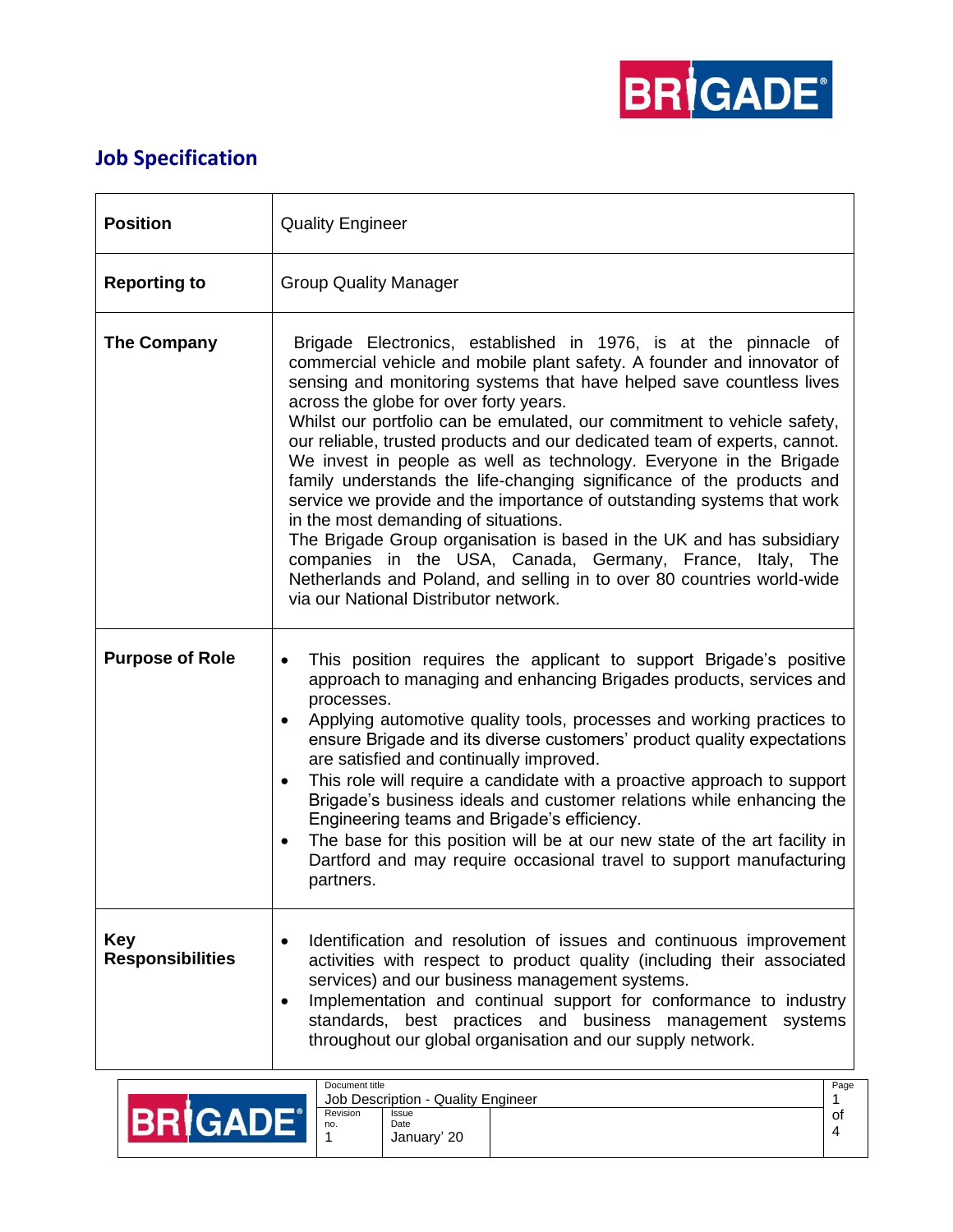## **BR***GADE*

|                                                         | Management of first, second and third party audits throughout our<br>$\bullet$<br>global organisation, our supply network, certification and government<br>bodies.<br>Contribution of quality assurance functions to product design, testing,<br>$\bullet$<br>verification, planning and reporting to industry standard best practices.<br>Management of inspection activities at source and at goods inwards<br>$\bullet$<br>facilities throughout our global organisation (occasional cover required<br>as business continuity dictates).<br>Communication of internal and external metrics to ensure that<br>$\bullet$<br>business processes, supplier performance and customer requirements<br>are within operational parameters. |
|---------------------------------------------------------|---------------------------------------------------------------------------------------------------------------------------------------------------------------------------------------------------------------------------------------------------------------------------------------------------------------------------------------------------------------------------------------------------------------------------------------------------------------------------------------------------------------------------------------------------------------------------------------------------------------------------------------------------------------------------------------------------------------------------------------|
| Key<br>Performance<br>Indicators, but not<br>limited to | Timely closure of and reduction in issues through prioritisation and<br>$\bullet$<br>completion of reactive non-conformance reports and pro-active<br>continuous improvement activities.<br>Timely completion of first and second party audits, management<br>$\bullet$<br>reporting of, follow up and robust closure of identified non-<br>conformities, observations and opportunities for improvement.                                                                                                                                                                                                                                                                                                                             |

## **Person Specification**

| <b>Essential</b>                                                                                                                                                                                                                                                                                                                                                                                                                                                                                                                                                                                                                                                                                                                            | <b>Desirable</b>                                                                                                                                                                                                                                                                                                                                                                                                                                                                                  |  |
|---------------------------------------------------------------------------------------------------------------------------------------------------------------------------------------------------------------------------------------------------------------------------------------------------------------------------------------------------------------------------------------------------------------------------------------------------------------------------------------------------------------------------------------------------------------------------------------------------------------------------------------------------------------------------------------------------------------------------------------------|---------------------------------------------------------------------------------------------------------------------------------------------------------------------------------------------------------------------------------------------------------------------------------------------------------------------------------------------------------------------------------------------------------------------------------------------------------------------------------------------------|--|
| <b>Education and Training</b>                                                                                                                                                                                                                                                                                                                                                                                                                                                                                                                                                                                                                                                                                                               |                                                                                                                                                                                                                                                                                                                                                                                                                                                                                                   |  |
| An internal or lead auditor qualification with<br>a recognised industry body such as the<br>British Standards Institute (BSI).<br>Can demonstrate a clear ability and proven<br>record of being able to identify support<br>networks (books, online<br>learning,<br>networking, etc), in order to acquire and<br>develop skills as required.<br>A six sigma green belt (or higher)<br>qualification either with a recognised<br>learning provider such as the British<br>Standards Institute (BSI) or internal to<br>major automotive prime. In either instance<br>backed by on the job case studies.<br>Formal vocational qualification to National<br>Diploma level (or similar) in a technical,<br>scientific or engineering discipline. | Actively engages with a relevant industry<br>$\bullet$<br>institute, such as<br>"Institute<br>the<br>of<br>Engineering & Technology" (IET) or<br>the<br>"Chartered Quality Institute" (CQI).<br>Is expected to hold or be working towards<br>$\bullet$<br>the equivalent of a degree in an engineering<br>discipline.<br>Advanced career candidates are expected<br>$\bullet$<br>to hold or be working towards a master's<br>degree in an engineering discipline (or<br>alternative career path). |  |

|  | Document title<br>Job Description - Quality Engineer |                 |                              | Page |    |
|--|------------------------------------------------------|-----------------|------------------------------|------|----|
|  |                                                      | Revision<br>no. | Issue<br>Date<br>January' 20 |      | 0t |